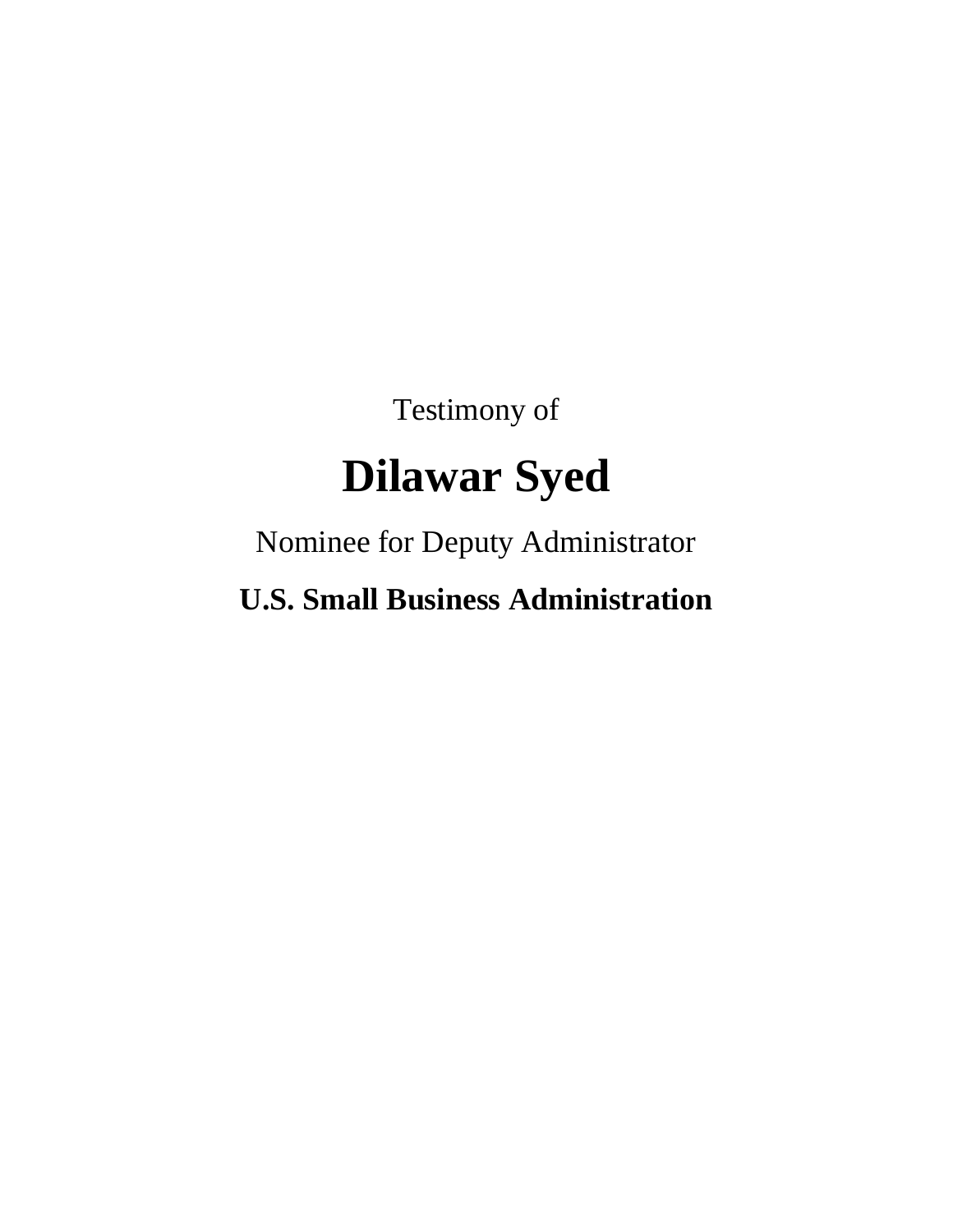Thank you, Chairman Cardin, Ranking Member Paul, and members of the committee for the opportunity to appear here today. Thank you also to Senator Kaine for the kind introduction. I am deeply honored to be nominated by President Biden to serve as Deputy Administrator of the Small Business Administration.

America's 30 million small businesses are the lifeblood of our economy. SBA's mission of supporting these entrepreneurs is more critical today than at any point in its history.

The economic challenge created by the COVID-19 pandemic has claimed millions of American livelihoods, and so many of its small businesses. In the wake of this crisis, we have a once-in-ageneration opportunity to build a more supportive, equitable, and resilient environment for small business owners in every community across our great country.

I am an entrepreneur who has navigated a company through these difficult times. During the past year, like many other small businesses, we have had to make critical decisions to save jobs and preserve livelihoods.

I also know full well that there are many small businesses that have been impacted to a far greater degree. Entrepreneurs in Black and Brown communities, rural and underserved regions need our commitment and support more than ever.

For over two decades, I have built early-stage businesses and run companies in software, consumer, and now health care and artificial intelligence. I am proud to have led teams that have built digital tools used by thousands of Main Street businesses across America. Today, I guide a team of scientists and engineers to help improve health outcomes. I have learned how to build passionate teams that tackle intractable challenges; how to foster an empowering culture; and how to create products that serve millions.

While my business career has been gratifying, it's my work as a civic entrepreneur that I value most, and what has driven me to serve.

My civic journey spans a decade serving communities that have too often been left behind. I have spent time in Central Valley of California; Detroit; Philadelphia; and Atlanta— advising entrepreneurs in regions that many people would fly over or drive through, but that are brimming with talent, promise, and aspiration.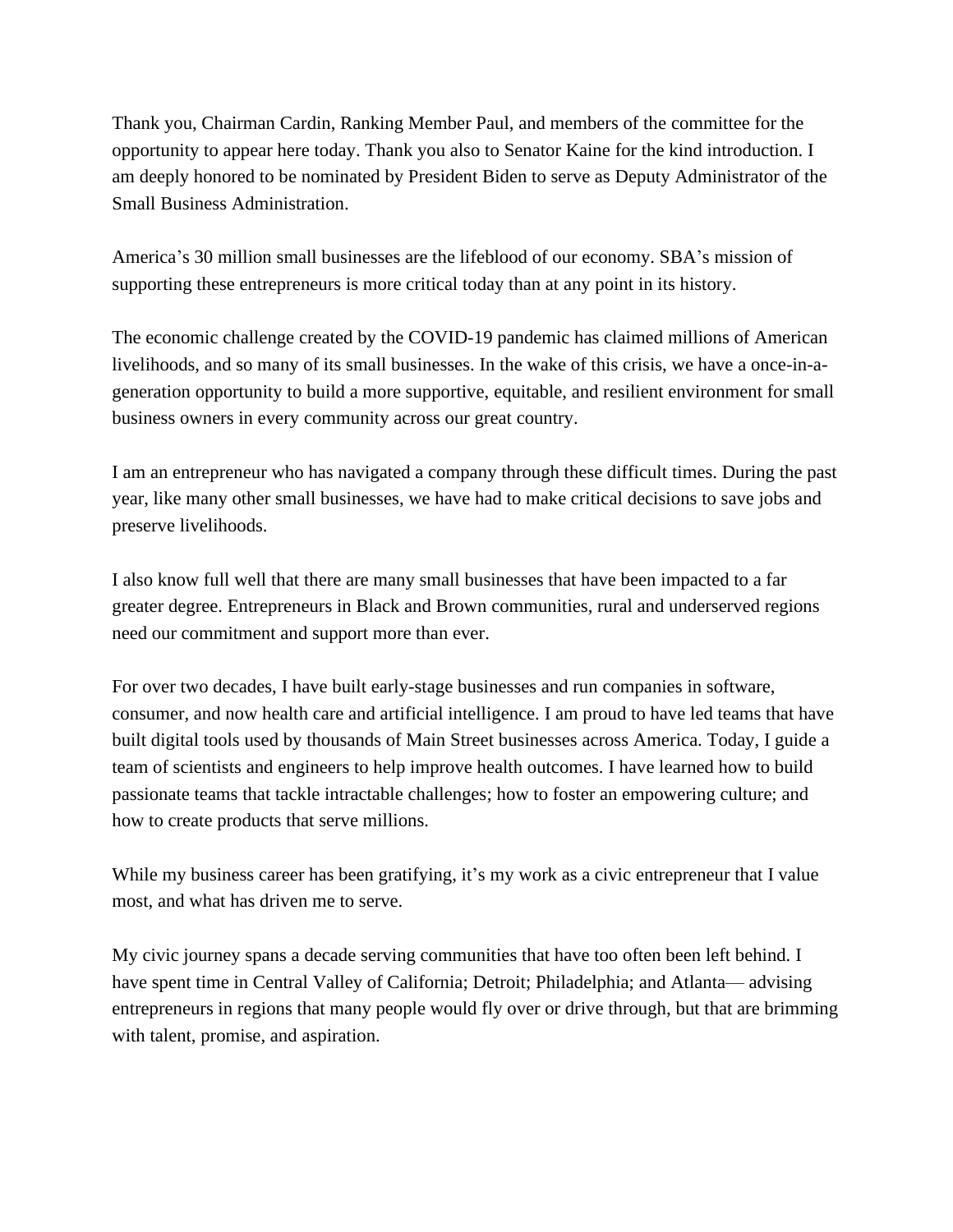After the Great Recession, as a White House AAPI Commissioner, I led engagement with Asian Americans across the country, hosting listening sessions with small businesses, regional SBA teams, and resource partners.

In my home state, which has over 4 million small businesses, I co-founded the California Entrepreneurship Task Force to bridge regions like the San Joaquin Valley with networks in Silicon Valley. I partnered with chambers of commerce, incubators, and universities to drive inclusive entrepreneurship and innovation in rural heartland of our state.

During the pandemic, I led a campaign to raise awareness of resources, including the Paycheck Protection Program, reaching more than 20,000 businesses. Our startup, like millions of small businesses, received critical help through the PPP and the EIDL programs. I am grateful for the assistance which allowed the company to keep all its employees, stabilize, and then repay the PPP and EIDL loans.

During these challenging times, I saw firsthand the heart, skill, and resilience of our amazing team. Through it all, they persevered.

I believe that my experience as a business leader and civic entrepreneur can help serve the SBA and all those who rely on it.

If confirmed, I commit to leading the SBA – in partnership with Administrator Guzman and its committed public servants – with urgency and purpose.

I will provide hands-on leadership to continue implementation of COVID relief for small businesses and help rebuild those most affected by the pandemic.

I share Administrator Guzman's commitment to be transparent, accessible, and responsive to this Committee.

I want to thank my family for their support in this endeavor. I am sorry that they couldn't be with us today.

In closing: I am an immigrant. I came to America 30 years ago as a young student in pursuit of education and opportunity. At that time, I never could have imagined that I would sit in this chamber with this committee having been called to serve by the President of the United States at this critical juncture.